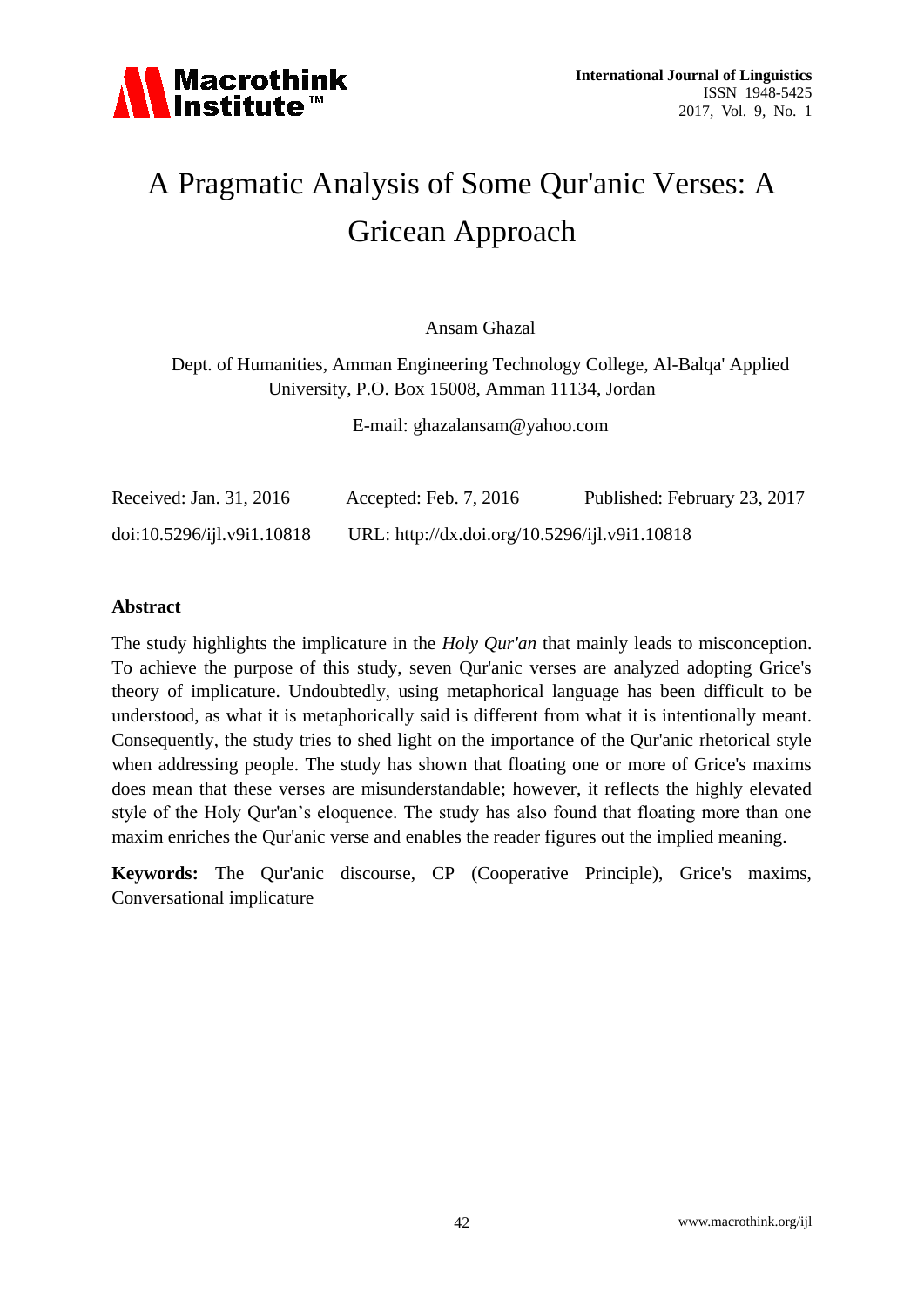

# **1. Statement of the Problem**

Some Qur'anic expressions contain implicature. Consequently, they should be analyzed within pragmatic theories. So, this study comes to examine the role of flouting Grice's maxims in creating an implicature in some verses of the *Holy Qur'an*. It tries to clarify this implicature (the implied meaning) by investigating renowned exegeses. The study comes to highlight the linguistic and rhetorical style since the Qur'anic discourse often flouts Grice's maxims; hence, it constitutes a challenge to those who belong to different cultures and identities even if they are Muslims. Because there are a few studies that tackle metonymy and implicature from theoretical perspectives, the study throws light on this phenomena in order to reach logical interpretations to such Qur'anic implicatures.

#### **2. Research Questions**

The study has attempted to answer the following questions:

- 1. How do some Qur'anic expressions flout Grice's maxims of implicature?
- 2. Does implicature reflect the rhetorical style of the Qur'anic discourse?
- 3. Do readers face difficulties while interpreting implicatures?

# **3. Significance of the study**

The *Holy Qur'an* is the greatest book that was revealed to Muslims through the Prophet Muhammad (Peace Be Upon Him). It is the book that shows peoples' rules, laws, and most religious matters; consequently, it is considered a reference to all Muslims over the world. In this vein, the *Holy Qur'an* is the only way of having a thorough understanding of Islam as a divine religion. Consequently, this study helps the reader understand the implied meanings resulted from flouting Grice's maxims. More specifically, the study attempts to pinpoint the floating of Grice's maxims in conveying the pragmatic implicature in some Qur'anic verses. Furthermore, it focuses on clarifying the intended meaning as well as the message rather than the literal meaning. It also deals with analyzing some selected verses so as to explain how flouting maxims make the reader confused about the implicit meaning.

### **4. Hypotheses**

The following hypotheses will be tested in this research:

- 1. The selected verses of the *Holy Qur'an* of this study flout the Grice's maxims to create the implied meaning.
- 2. It is hypothesized that flouting one or more than one maxim may lead to misunderstanding the Qur'anic expression unless the reader consults renowned exegeses.

#### **5. Introduction**

The *Holy Qur'an* is considered the greatest miracle that was revealed to the Prophet Mohammad (pbuh). It is undeniable that the miracle of the *Holy Qur'an* is related to its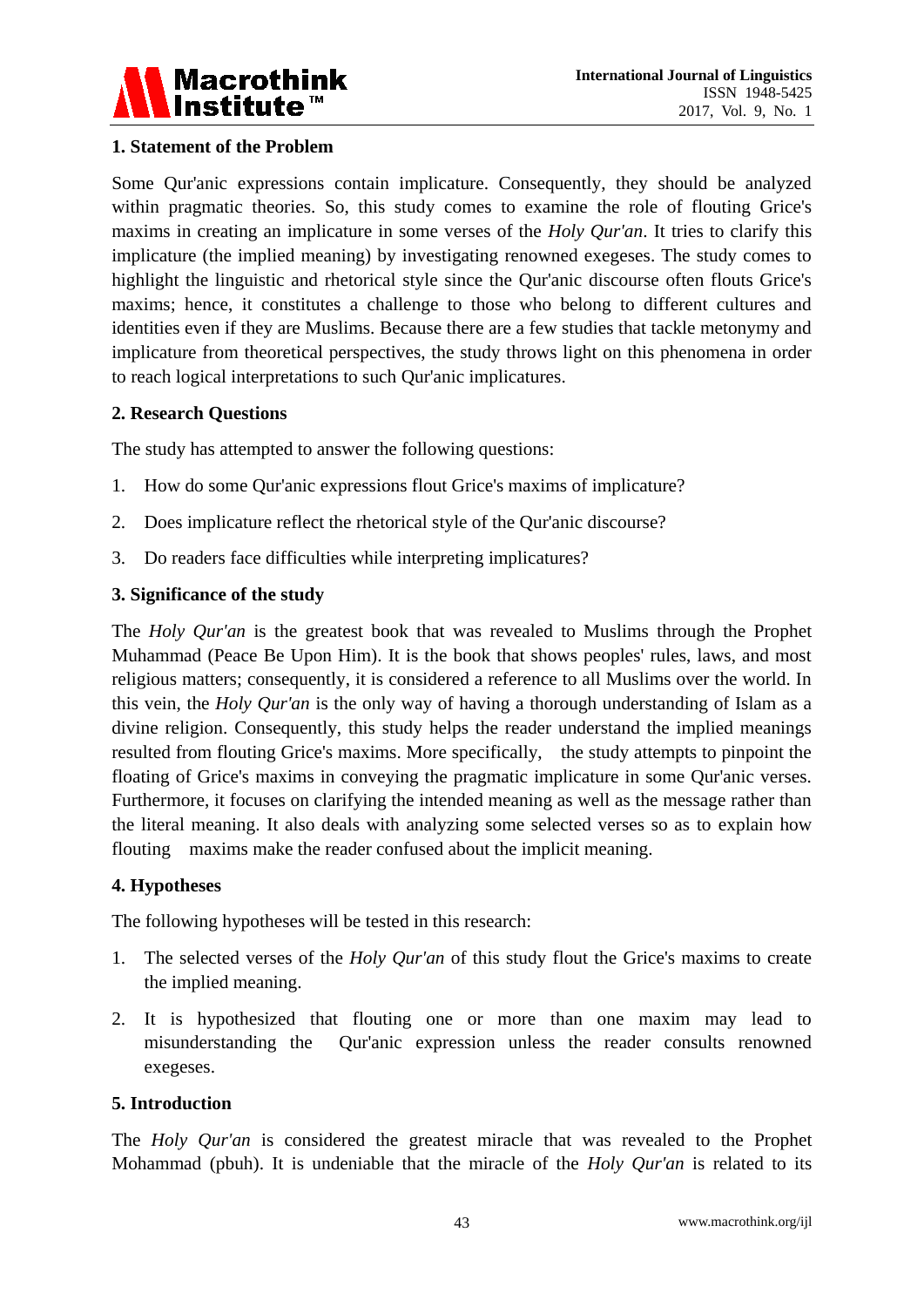

eloquence as well as a rhetorical style in a time when poetry and oration were abundantly common among the people of that epoch. The Prophet spread the words of Allah and faced many obstacles at the beginning of Islamic Call. However, Allah has challenged people to compose even if a verse. In fact, poetry, oration, and rhetoric were common at that time, but the Prophet (pbuh) sermonized people, putting an end to their claims on rhetoric.

Mehawesh and Jaradat (2015) conducted study on the meaning of the Arabic expression *inshallah*. The researchers pointed out that "the expression has various non-literal meanings besides the literal one which is an invocation to Allah to enable the speaker to achieve a positive or a negative action" (p. 319). In this vein, they assumed that the non-literal meaning of any expression often flouts the maxim of quality because the speaker does not mean the literal meaning. It is clear that the addressee can figure out the message intended by the speaker. It is an urgent necessity for anyone interested in the *Holy Qur'an* to examine different authentic resources to pick up the exact meaning. There are two meanings in some cases: the explicit meaning and the implicit meaning. In other words, the contextual meaning is difficult to be comprehended by ordinary readers unless they consult several authentic exegeses. This means that the miraculous aspect of this holy book is associated with the meaning of its verses. Therefore, it is necessary to look beyond the meanings of these verses in order to understand more about the exact meanings. It is worth mentioning that the existence of implicit meanings is something inevitable, as the *Holy Qur'an* is the word of Allah.

Yule (1996) defines pragmatics as "the study of meaning as communicated by a speaker (or writer) and interpreted by a listener (or reader)." (p. 3) Consequently, in the case of the Qur'anic discourse, the Qur'anic words and expressions need deep analyses since the surface meaning does not sometimes reflect the implied meaning. Since pragmatics is considered a branch of linguistics that basically deals with the implied meaning(s) of an utterance. Thomas (1995) classifies meanings into three types: abstract, contextual, and speaker's meaning. The first type deals with the meanings of sentences without the consideration of the context in which they are occurred. The second one concerns the relationship between the abstract meaning of an utterance and its context. The third type represents what the speaker comprehends through the context. In this vein, people vary in communicating and conveying their messages, depending on certain social, cultural or linguistic norms.

Grice (1975) assumes that people in the conversations follow whether consciously or unconsciously four main maxims; namely, relevance, quality, manner, and quantity. In fact, these maxims successfully cooperate with each other to create a rhetorical discourse. According to him, it is thought that people have ability to understand each other regardless of flouting maxims. In other words, his theory violates the cohesion in the surface level of the written words to the coherence between the ideas of the written conversations. Grice assumes in this theory that in order to cooperate with people successfully, one should produce relevant, true and enough information far away from ambiguity. He admits that people's speech is often dominated by four principle, supporting his argument by several examples (1975, p. 45-47) as follows: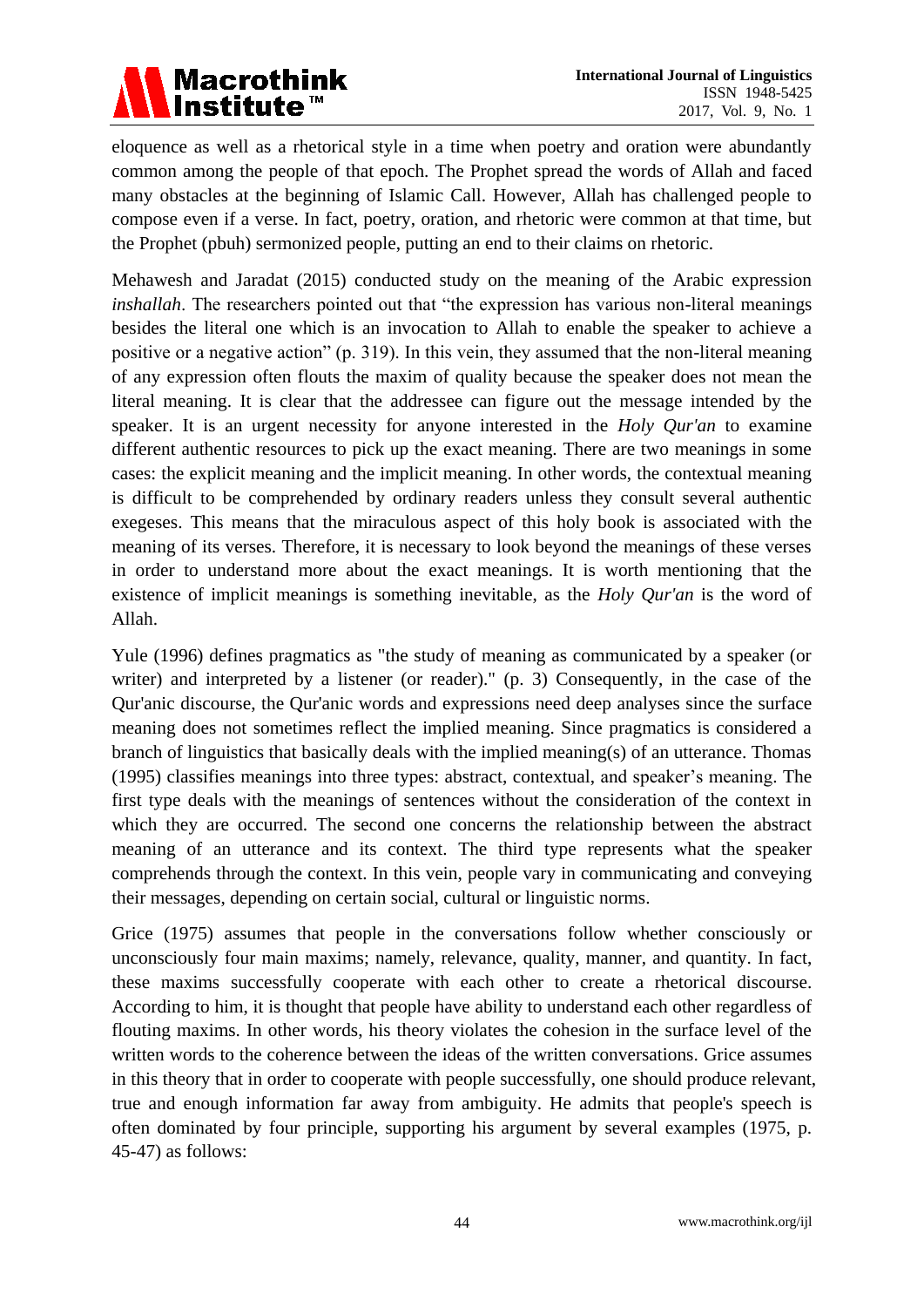

1. The principle of the quantity that requires conveying the message using an appropriate number of words and utterances neither more nor less.

*E.g: If he asks somebody for help to mend his car, he assumes that this person will give him four screws neither two nor six.* 

2. The principle of quality which requires providing true information while speaking, avoiding false one and that for which one lacks evidence.

*E.g: If he needs a sugar to make a cake, he does not expect the second person to give him a salt.*

3. 3. The principle of relevance that focuses on giving information which has to do with the main topic of the conversation.

*E.g: If he is mixing the ingredients of the cake, he expects to be handed neither a book nor an oven cloth. However, these things could be appropriate in the later stages.* 

4. The principle of manner which requires speaking clearly, briefly and orderly.

These principles according to Grice can be broken in four ways. The first is the intentional flouting to convey a certain message that can be understood according to a specific contextual information; violating the maxims to mislead the listener; opting out these rules to indicate indirectly the desire of the speaker to finish his/her speech with the addressee and making unintentional infringement for the maxims because of either an imperfect linguistic performance or a mental problem (Archer at el, 2012, p. 52).

Implicature can be identified as a branch of the language applications, which studies the utterances that we cannot control their meanings of their words, but rather deals with, how we can use certain rules to guess the meanings of them. In other words, implicature focuses on the speech in specific cases, time, place, and circumstances. "To imply is to hint, suggest or convey some meaning indirectly by means of language" (Thomas, 1995, p. 58). In his explanation of implied or additional meaning, Grice distinguishes between two kinds of implicature: conventional implicature which conveys the same extra meaning regardless of context, and it is always lexicalized and easily known to people. The second kind is conversational implicature which transmits different meanings according to different texts; hence, the meanings are still negotiable between both the speaker and the hearer through their interaction.

# **6. Grice's Maxims**

Thomas (1995) points out that "a speaker blatantly fails to observe a maxim, not with any intention of deceiving or misleading, but because the speaker wishes to prompt the hearer to look for a meaning which is different from, or in addition to, the expressed meaning" (p. 65). Mey (1996) reinforces Thomas's claim by providing a more concise yet comprehensive definition of 'flouting', understood as a case of verbal communication when "we can make a blatant show of breaking one of the maxims in order to lead the addressee to look for a covert, implied meaning" (p. 58).

The cooperative principle describes how people interact with one another. As phrased by Paul Circe, who introduced it, it states, "Make your contribution such as it is required, at the stage at which it occurs, by the accepted purpose or direction of the talk exchange in which you are engaged." (Grice,1975, p. 48). Though phrased as a perspective command, the principle is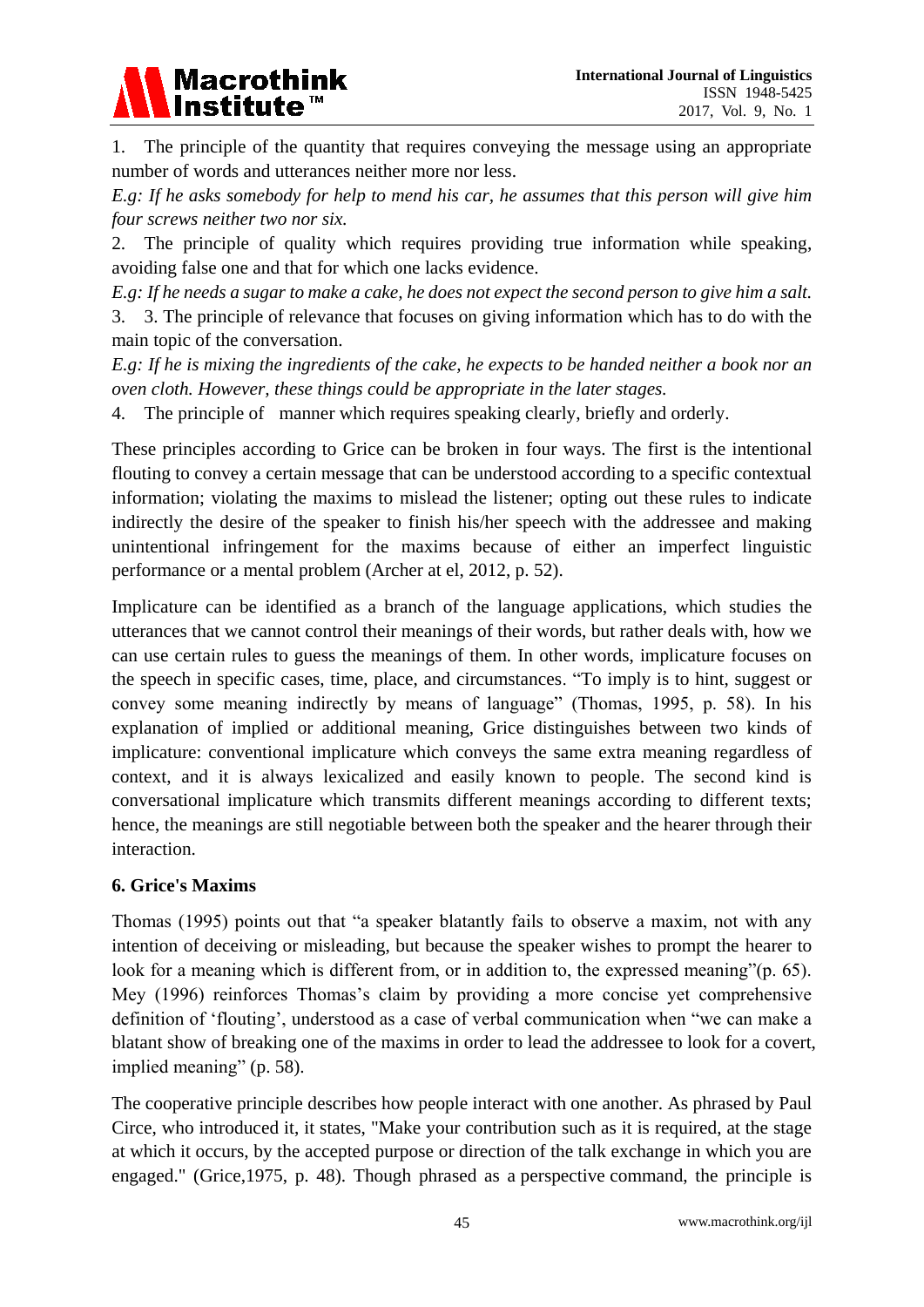

intended as a description of how people normally behave in general conversations. Listeners and speakers must speak cooperatively and mutually accept one another to be understood in a particular way. The cooperative principle describes how effective communication in conversation is achieved in common social situations.

Potts (2014: 7) mentions that the cooperative principles of Grice govern the "information exchange" in the normal situations. Grice clarifies that the cooperative principles (relevance, quality, manner and quantity) require providing relevant, enough and true information far away from ambiguity. He classified these principles into four maxims (p. 7) as follows:

- 1. **Relevance:** providing pertinent information about the topic while talking.
- 2. **Quality:** the speaker's contribution should be true and based on evidence.
- 3. **Manner:** providing clear, concise, and accurate information while speaking.
- 4. **Quantity:** introducing an appropriate number of words neither less nor more.

Chuanpipatpong (2011) explains that" implicature (the implied meaning) is generated from flouting Grice's maxims (the cooperative principles)" (p. 6). In this vein, Capkova (2012) introduces two kinds of implicature: the conventional implicature that uses certain lexical items like (and, but, so and etc), and the conversational implicature that focuses on the speaker's meaning. He adds that one can understand the conversational implicature through studying the context (p. 1). Grice (1975) argues that the hearer should know the cooperative principles so as to establish assumption and exploit the linguistic context as well as the background knowledge to grasp the intended meaning. However, the speaker previously believes that the hearer is able to get the message in light of the shared background knowledge between them. Grice gives an example:

> *" A asks B how C is getting on with his job, and B replies, Oh, quite well, I think; he likes his colleagues, and he hasn't been to prison yet"* (1975, p. 43).

Grice expounds that the implicature in the underlined part that A reaches an irrefutable conclusion that B flouts the maxim of relevance. Furthermore, A presumes that B thinks that C is insincere (this needs a shared background between both A and B about C). Nevertheless, B believes in the ability of A to get the message according to their shared background about C (1975, p. 50). In light of creating conversational implicature through flouting the maxim of quantity, Grice mentions the example given below:

> *"A is writing a testimonial about a pupil who is a candidate for a philosophy job, and his letter reads as follows: 'Dear Sir. Mr. X's command of English is excellent, and his attendance at tutorial has been regular. Yours, etc."*(1975, p. 52).

In the above example, Grice emphasizes that A perceives that he must provide more information about the pupil. However, he intends to obliquely convey a message that Mr. X is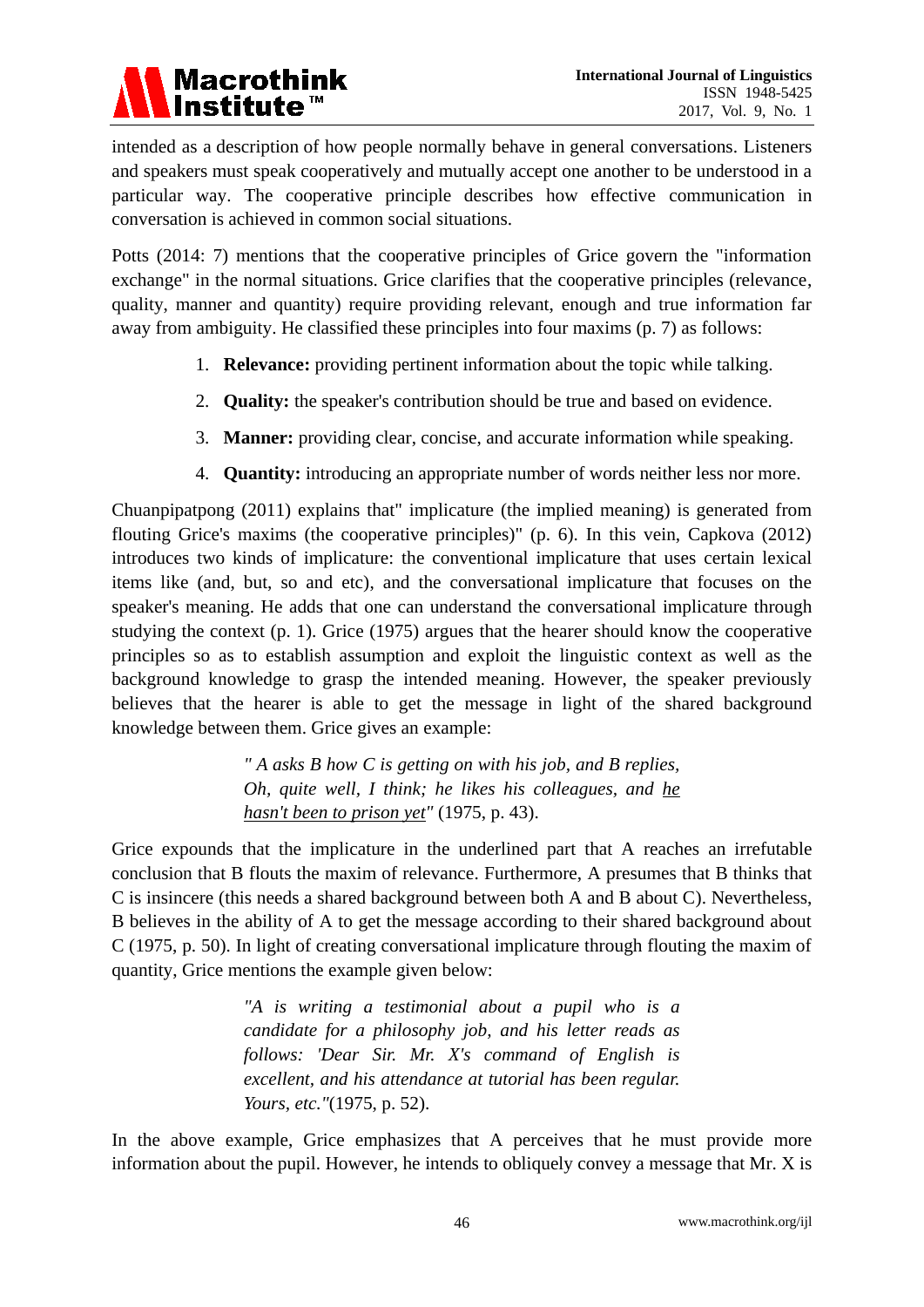

weak at philosophy (1975, p. 52). While this paper, the writer also wants to analyze the data using a pragmatic approach. This paper also analyzes some verses of the Holy Quran based on the implied meaning through utterances by employing Gricean theory.

# **7. Methodology and Discussion**

The study consists of seven excerpts quoted from the *Holy Qur'an*. The expressions-under discussion- were underlined, and analyzed according to Grice's maxims (relevance, quality, quantity, and manner). The following examples illustrate that how implicature leads to ambiguity resulted from flouting, in a way or another, one or more than one of Grice's maxims.

Excerpt (1)

(قَالَ بَلْ فَعَلَهُ كَبِيرُ هُمْ هَٰذَا <u>فَاسْأَلُو هُمْ إِن كَانُوا يَنطِقُونَ</u>) الأنبياء: 63 َ َٰ **∣** 

*"He said: "Rather, this biggest one of them did it. Ask them, if they are able to speak up." (Irving, 63)*

In this verse, the Prophet Abraham realizes that the idols are inanimate; hence, by nature they were not able to do anything. When he smashed the idols and his folk asked about this action, he replied in ironical way that the chief of idols did this. He flouts the maxim of quantity to create implicature.

Excerpt (2)

(وَنَادَىٰ أَصْحَابُ الْأَعْرَافِ رِجَالًا يَعْرِفُونَهُم بِسِيمَاهُمْ قَالُوا <u>مَا أَغْنَىٰ عَنكُمْ جَمْعُكُمْ وَمَا كُنتُمْ تَسْتَكْبِرُونَ</u>) الأعراف: 48 ِ َ

*"The Companions on the Heights will call out to some men whom they will recognize by their features; they will say: "How did all your storing things up and how proud you acted benefit you?". (Irving, 48)*

This verse indicates that the people of *Al'ara:f* were informed that their great reward will be the hell. As it can be noticed that there is no relation between the sentence structure and its function. In other words, the sentence is interrogative but it carries the function of statement; hence, this creates the implicature. The underlined sentence indirectly refers to the wealth which cannot protect people from the torture of Allah. It flouts the maxim of quality through introducing oblique words that make the readers eager to understand the context.

Excerpt (3)

(قَالَ رَبِّ إِنِّي <u>وَ هَنَ الْعَظْمُ مِنِّ</u>ي وَاشْنَعَلَ الرَّأْسُ شَيْبًا وَلَمْ أَكُن بِدُعَائِكَ رَبِّ شَقِيًّا) مريم: 4 **ِ** َ **ٔ** ْ

*"He said: "My Lord, my bones are tottering for me and my head is glistening with white hair, while I have never been grumbling in my appeal to You, my Lord!" (Irving, 4)*

In the above excerpt, Zakaria's speech is not to tell us that he is old and aged, but it is to show his weakness in front of the power of Allah. Consequently, he flouts the maxim of quantity by giving extra information in an oblique way so as to introduce the implied meaning. Also, he indirectly refers to the latter stage of life when man lacks his physical strength, especially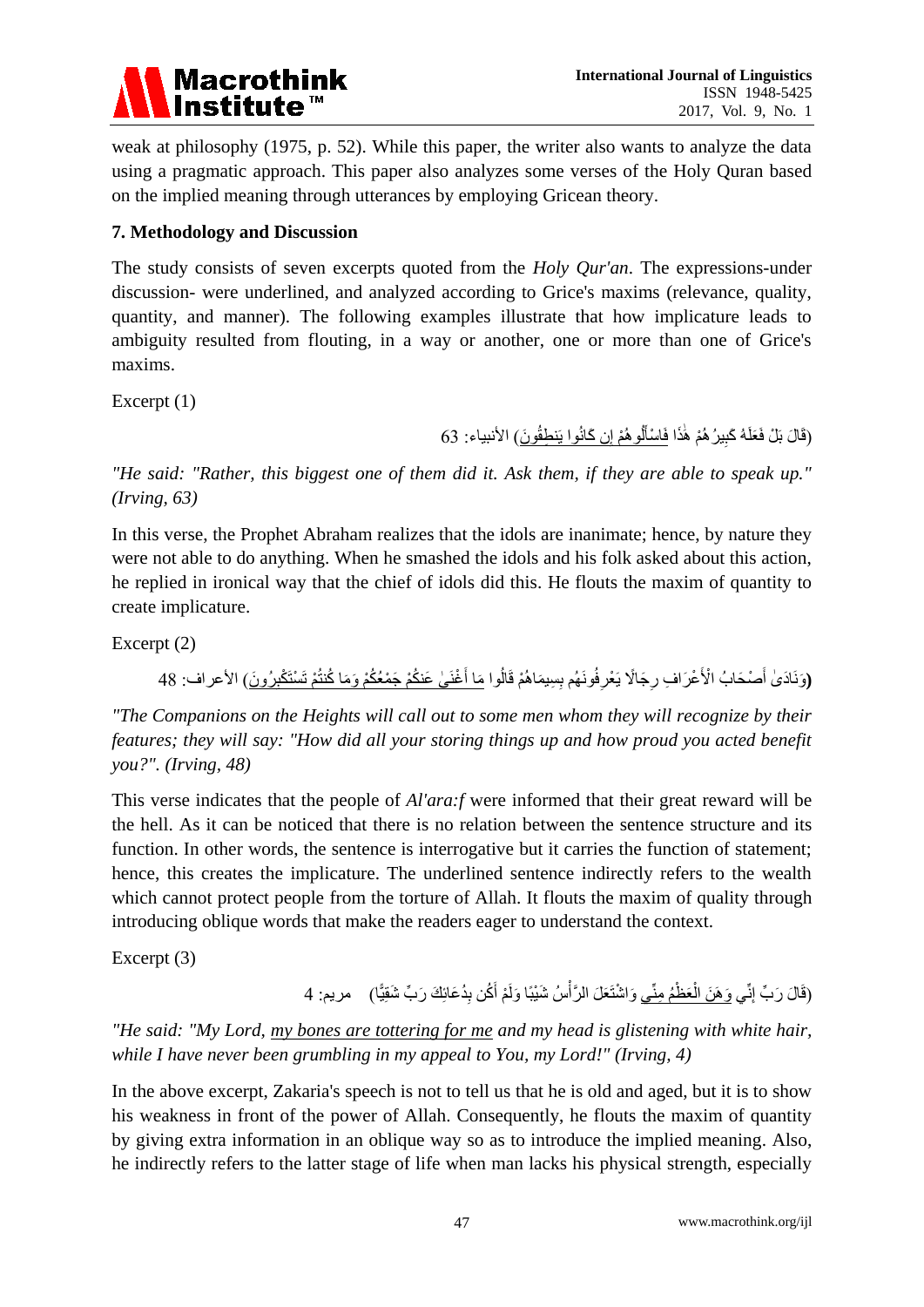

as a result of age.

Excerpt (4)

(وَآتَى الْمَالَ <u>عَلَىٰ حُبِّه</u>ِ ذَوِي الْقُرْبَىٰ وَالْيَتَامَىٰ وَالْمَسَاكِينَ وَابْنَ السَّبِيلِ) البقرة: 177 **∣** ْ ْ ْ ْ

" *And no matter how he loves it, to give his wealth away to near relatives, orphans, the* 

*needy, the wayfarer and beggars" (Irving, 177)* 

In this verse, the maxim of quantity is flouted in order to generate the implied meaning of the phrase حبه على," his love". Consequently, there is extra information in the text which emphasizes that you should love to spend money for those needy and without this phrase it will be understood that you should spend money whether you like it or not, or it may be discarded.

Excerpt (5)

(قَدْ مَكَرَ الَّذِينَ مِن قَبْلِهِمْ فَأَتَى اللَّهُ بُنْيَانَهُم مِّنَ الْقَوَاعِدِ فَخَرَّ عَلَيْهِمُ السَّقْفُ مِن <u>فَوْقِهِمْ</u> وَأَنَاهُمُ الْعَذَابُ مِنْ حَيْثُ لَا يَشْعُرُونَ) ْ َ ْ َ َّ  $26 \cdot d$ 

*"Those before them schemed, and God reached for their buildings through its foundations, so the roof caved in on them and torment came at them from where they did not even suspect it." (Irving, 26)*

This Qur'anic verse flouts the maxim of quantity to create implicature. It is thought for the first time that the word ''on them'' فوقهم is not necessary to be mentioned here because the ceiling is absolutely above. But this word is mentioned in the place of intimidation as a kind of exaggeration.

Excerpt (6)

(وَمِنْهُمْ أُمِّيُّونَ <u>لَا يَعْلَمُونَ الْكِتَابَ إِلَّا أَمَانِيَّ</u> وَإِنْ هُمْ إِلَّا يَظُنُّونَ) البقرة: 78 ا<br>ا َ ِ ْ ِ ِ

*"Some of them are illiterate and do not know the Book except to say "Amen" [to it]. They are merely guessing" (Irving, 78)*

The above verse refers to the great mass of Jews and describes them the ignorant. The word الكتاب does not mean the book but the principles of faith as enunciated by Allah, the rules of conduct, and the teachings which are of fundamental importance for man's salvation. Also, the word أمانيَّ expounds that the Jewish masses fabricated a religion out of their fancies and َ desires. Their false hopes and illusions made them as if they lived in the paradise but the reality shows their capricious thoughts. Here, the contextual meaning is different from the literal one in order to create implicature. The both expressions المكتاب and أمانيَّ and المكتاب in order to create implicature. The both expressions َ since these expressions reflect the reader's eagerness to seek the implicit meaning through consulting multiple authentic exegeses.

Excerpt (7)

(<u>فِي قُلُوبِهِم مَّرَضٌ</u> فَزَادَهُمُ الثَّهُ مَرَضَا ۖوَلَهُمْ عَذَابٌ أَلِيمٌ بِمَا كَانُوا يَكْذِبُونَ) البقرة: 10 َ

48 www.macrothink.org/ijl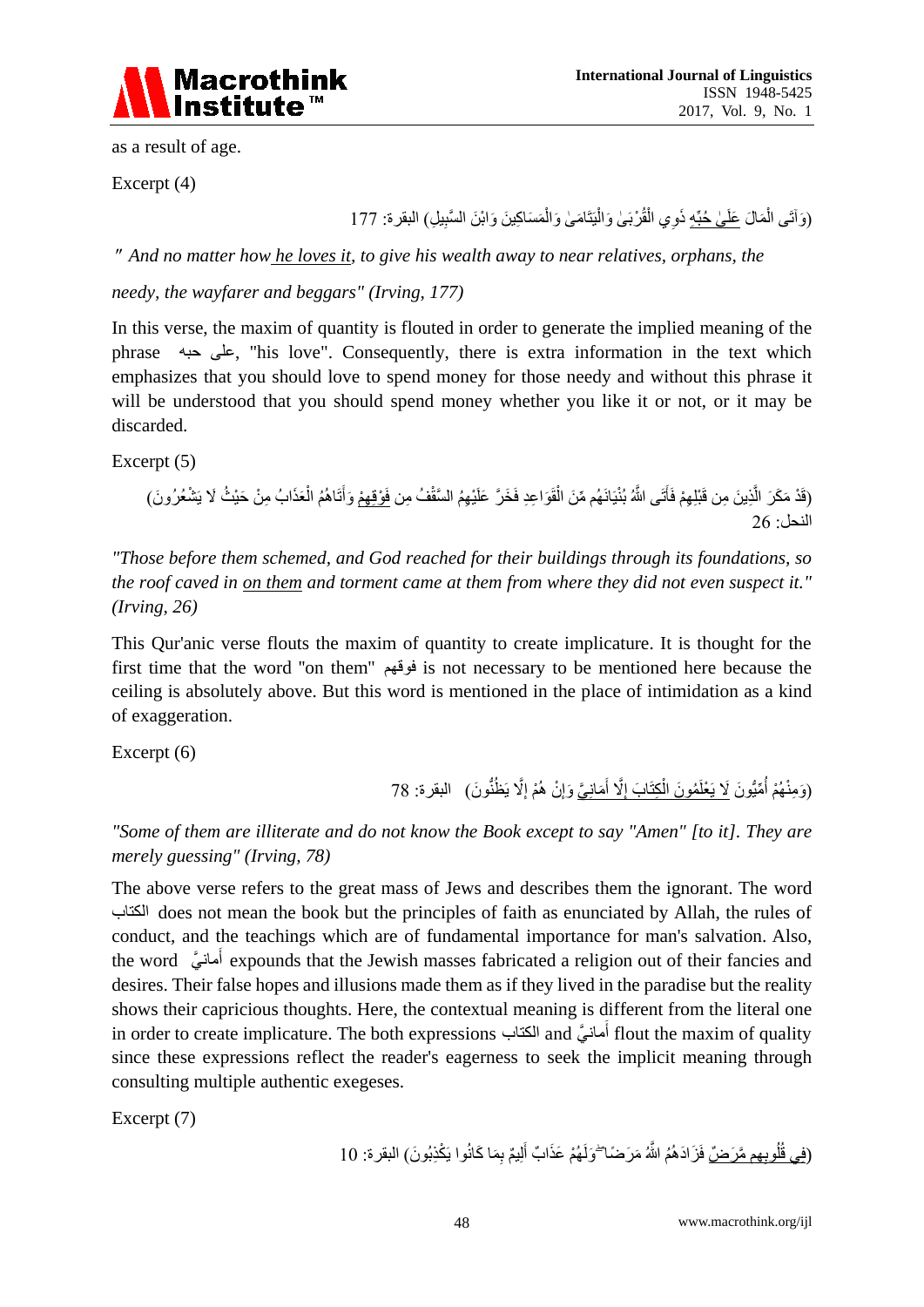

*"Their hearts contain malice so God has increased their [share of] malice. They will have painful torment because they have been lying". (Irving, 10)*

Here, the intended meaning in this verse مرض قلوبهم في is not the direct meaning. It refers to those who say things but their heats carry other things such as envy, malice, and hypocrisy. The casual reader or one who is unacquainted with Islam may not understand the contextual message. The implied meaning is generated in order to achieve euphemism. In other words, floating the maxim of manner maxim is to imply the social diseases. Also, the phrase قلوبهم في مرض floats the maxim of quantity since it provides more information than the reader needs.

# **6. Conclusion**

The study has found that Grice's maxims were flouted due to several factors. Firstly, the rhetorical style of the Holy Qur'an is defied; therefore, no one can create such discourse. Besides, flouting maxims often mitigates Qur'anic expressions and absorbs their harshness. Further, the study has revealed that the implicature cannot be understood by the casual reader unless s/he consults different exegetical books. The study recommends that there should be studies tackling the phenomena of implicature in Makki and Madani verses. The results of this study can also be helpful in teaching the meanings of the *Holy Qur'an* to Arab or non-Arab readers, by introducing these four maxims and their principles, a better understanding of the Holy Quran could be obtained.

# **References**

Anderson, N. (2013). *Flouting the Maxims in Comedy: An Analysis of Flouting in Comedy Series Community*: Sweden: Karlstad University.

Archer, D., Aijmer, K., & Wichmann, A. (2012) *Pragmatics*. The UK: Routledge.

Capkova, E (2012). *Pragmatic Principles and Humor in "The IT Crowd".* Unpublished Diploma thesis, Brno: Masaryk University.

Chuanpiputpong, A. (2011). *When Flouting is Funny: Analyzing Humor in 'Friends' Via Grice's Cooperative Principle*. The USA: Institute of Development Administration.

Crystal, D. (2003). *A Dictionary of Linguistics and Phonetics.* Oxford: Blackwell Publishers Ltd.

Grice, P. (1975). Logic and conversation. In Peter, Cole & Morgan, Jerry (Eds.), *Syntax and semantics* (pp. 41-58). Academic Press: New York, USA and Canada.

Irving, T. (1991). Noble Qur'an: Arabic Text & English Translation. The USA: Princeton University.

Levinson, S. (1983). *Pragmatics*. Cambridge: University Press.

Mehawesh, M., & Jaradat, A. (2015). Inshallah: Extensive Flouting of Grice's Maxim of Quality. *Asian Social Science*, *11*(4) ,319-327

Mey, J. (1993). *Pragmatics: An Introduction*. Oxford: Basil Blackwell Publishers.